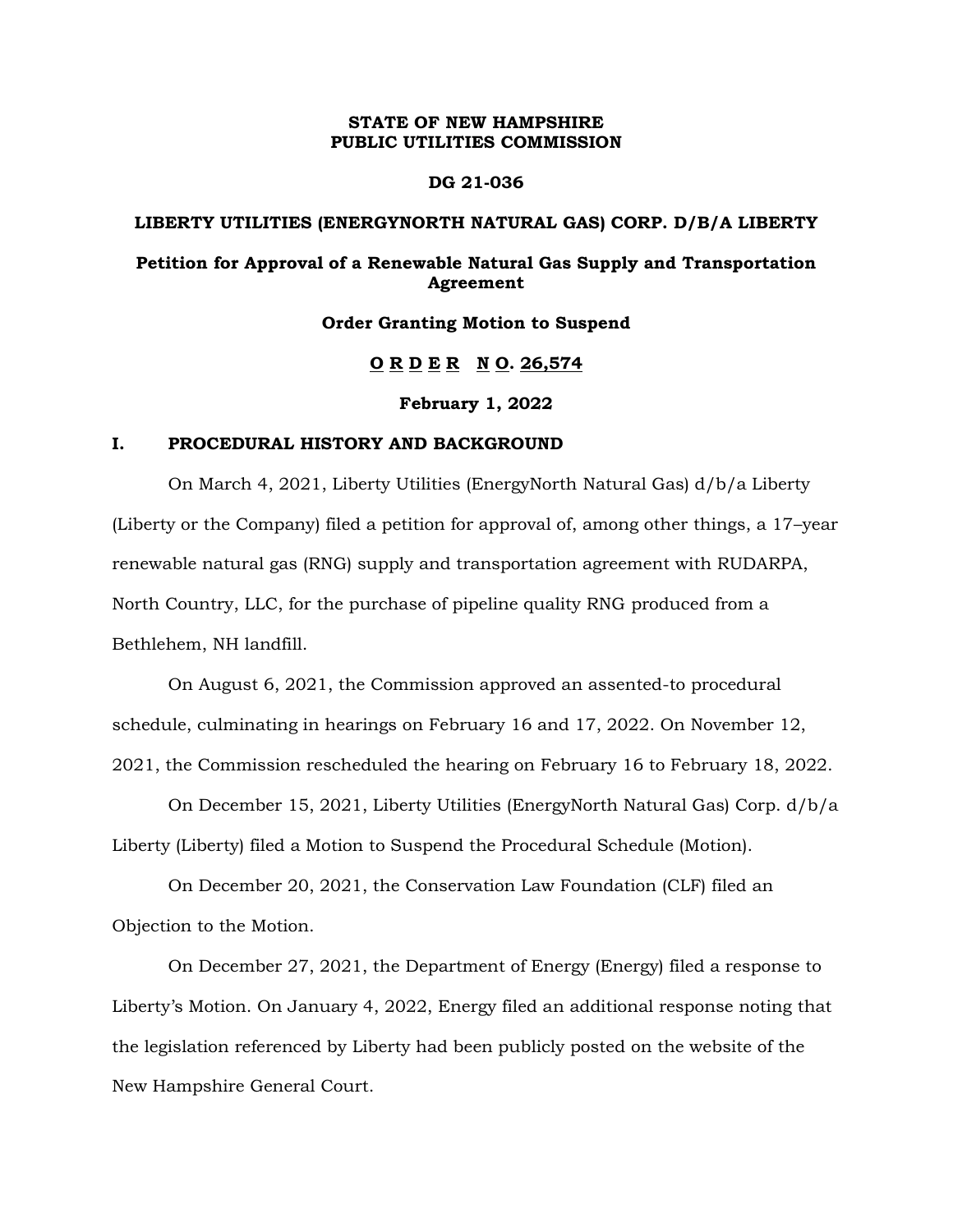The Motion and related docket filings, other than any information for which confidential treatment is requested of or granted by the Commission, are posted at: [https://www.puc.nh.gov/Regulatory/Docketbk/2021/21-036.html.](https://www.puc.nh.gov/Regulatory/Docketbk/2021/21-036.html)

#### **II. PARTY POSITIONS**

#### **a. Liberty**

Liberty requested the Commission suspend the approved procedural schedule, with direction to the Company to make a filing to re-activate the docket following the legislative session. In support of its Motion, Liberty stated that the pending legislation would aid in resolving outstanding controversies between the parties, would guide the Commission in its evaluation of the public interest standard, and would be more administratively efficient than withdrawal of the matter and refiling, regardless of whether or not the legislation passes. Liberty's Motion indicated that the Conservation Law Foundation and the Office of the Consumer Advocate objected to the relief it sought, and that the Department of Energy declined to state a position.

## **b. Conservation Law Foundation**

CLF requested that the Commission not suspend the procedural schedule, and instead require Liberty to withdraw its petition if it required consideration of the proposed legislation. In support of its position, CLF argued that precedent does not exist for granting a suspension due to pending legislation, and that it would establish a bad precedent that could wreak havoc on Commission proceedings if potential legislation were found to be an adequate justification to delay Commission proceedings.

# **c. Office of Consumer Advocate**

Liberty's Motion indicated the Office of Consumer Advocate objected; however no objection was filed.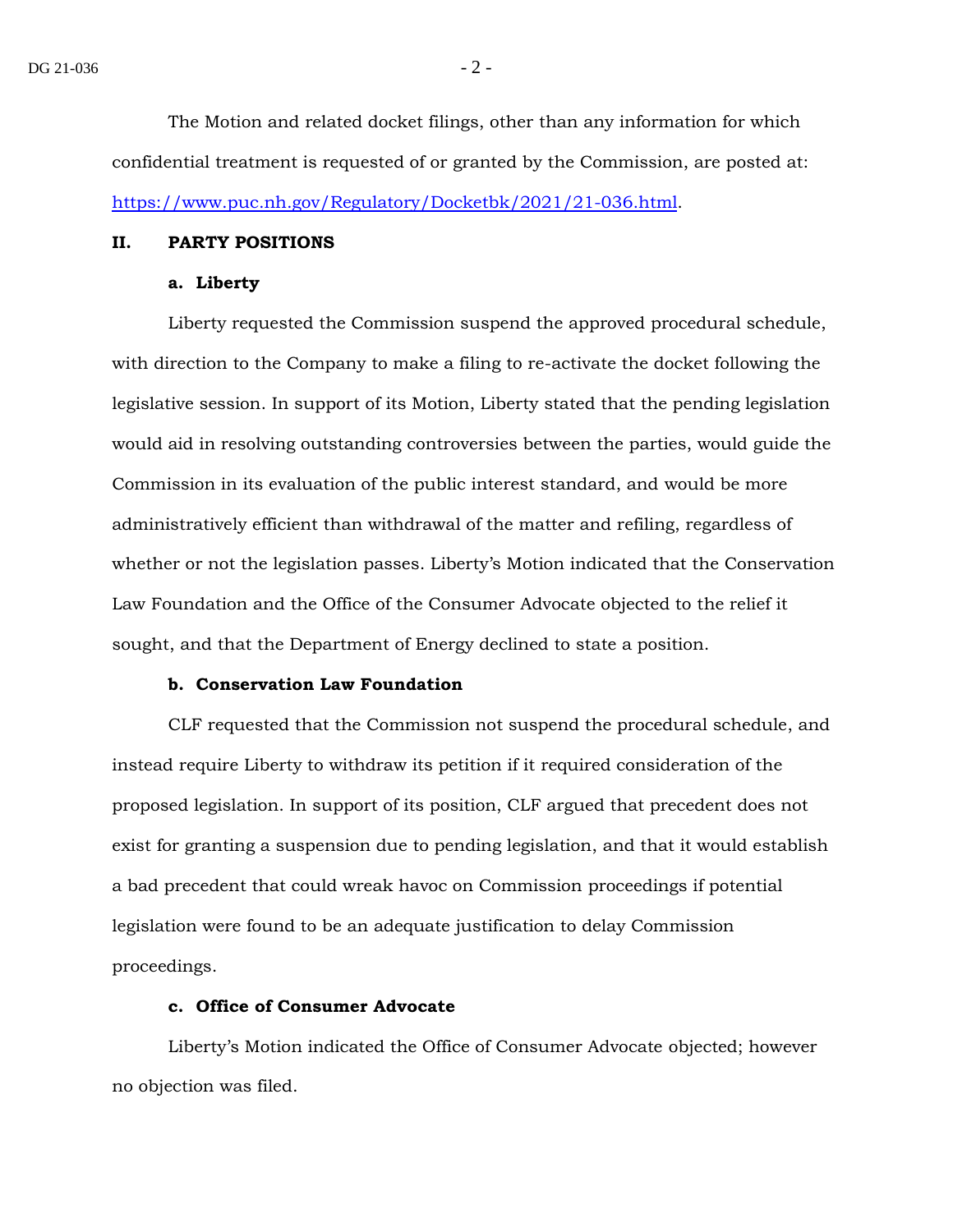#### **d. New Hampshire Department of Energy**

Energy did not object to the relief sought by Liberty. In support of its position, Energy stated that suspension would be administratively efficient, arguing that it would be administratively inefficient if either this matter was to be adjudicated and for the standard of review to change, or for the docket to be withdrawn and wholly relitigated if the legislation does not pass. Energy stated that precedent does exist for granting a stay based on a legislative proposal, cutting to *Public Service Company of New Hampshire*, Order No. 25,755 (January 15, 2015).

#### **III. COMMISSION ANALYSIS**

Although a request for suspension of a procedural schedule for want of legislative action is neither normal nor to be encouraged for the various reasons pointed out by CLF, we note, as Energy does, that it is not unprecedented. In this instance, weight is given to certain factors, including that: 1) that this docket is not mandated by law or Commission directive, and that the petitioner is the party seeking the suspension; 2) the pending legislation relates to the State's statutory energy policy; 3) ratepayers will not be burdened with higher rates as a result of delay; and 4) that Liberty and Energy agree that suspension may avoid duplicative work whether or not the proposed legislation is ultimately enacted.

We therefore grant Liberty's Motion to suspend the procedural schedule. In its Motion, Liberty requested the Commission give direction to make a filing to re-activate the docket following the legislative session. We direct Liberty to make an appropriate filing to re-activate this proceeding within five business days of final action on the bill, or in any event no later than August 1, 2022.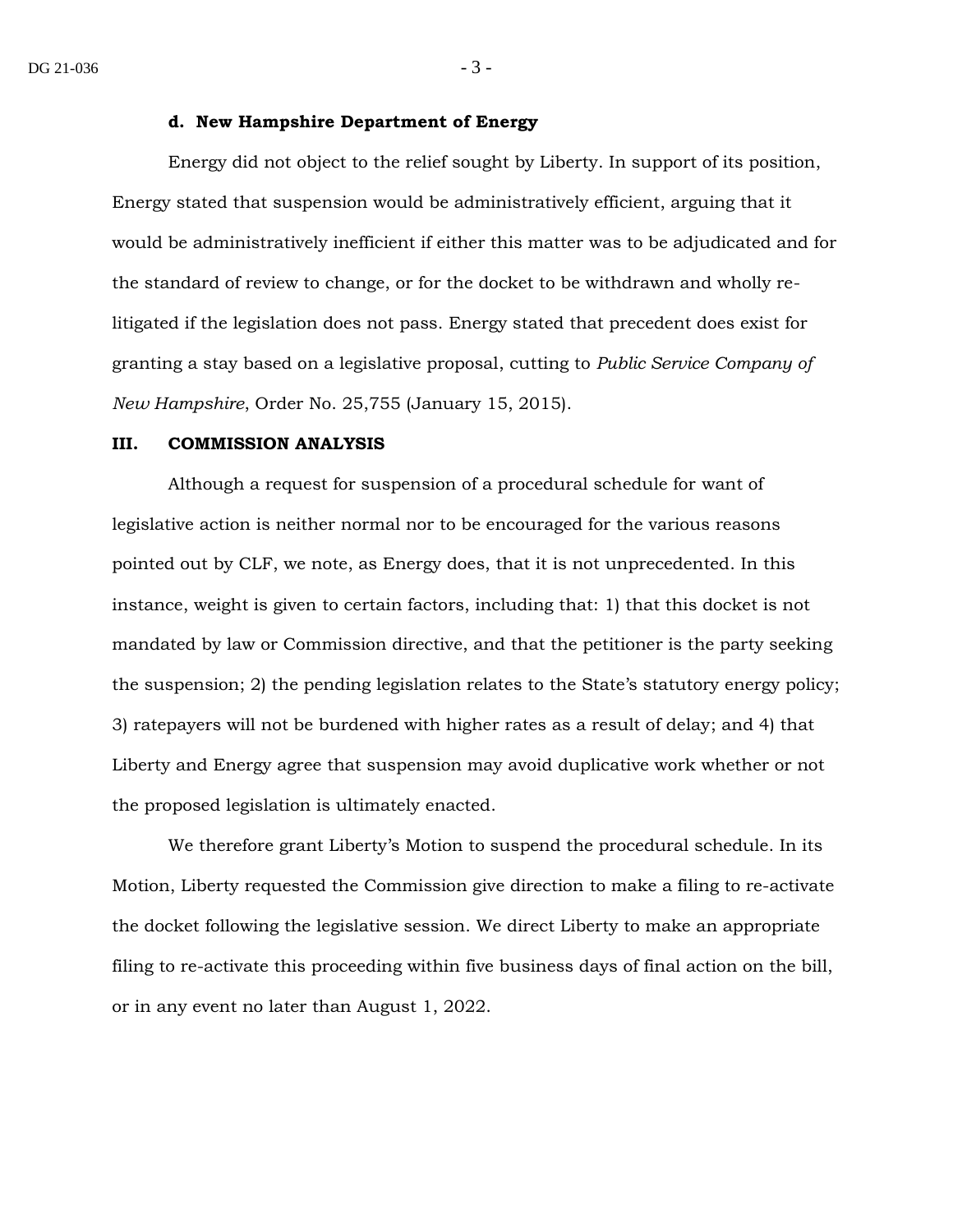# **Based upon the foregoing, it is hereby**

**ORDERED**, that Liberty's Motion to Suspend the Procedural Schedule is

GRANTED; and it is

**FURTHER ORDERED**, that Liberty shall make a filing to re-activate this docket

as discussed herein above.

By order of the Public Utilities Commission of New Hampshire this first day of

February, 2022.

Daniel C. Goldner Carleton B. Simpson

Chairman

Commissioner